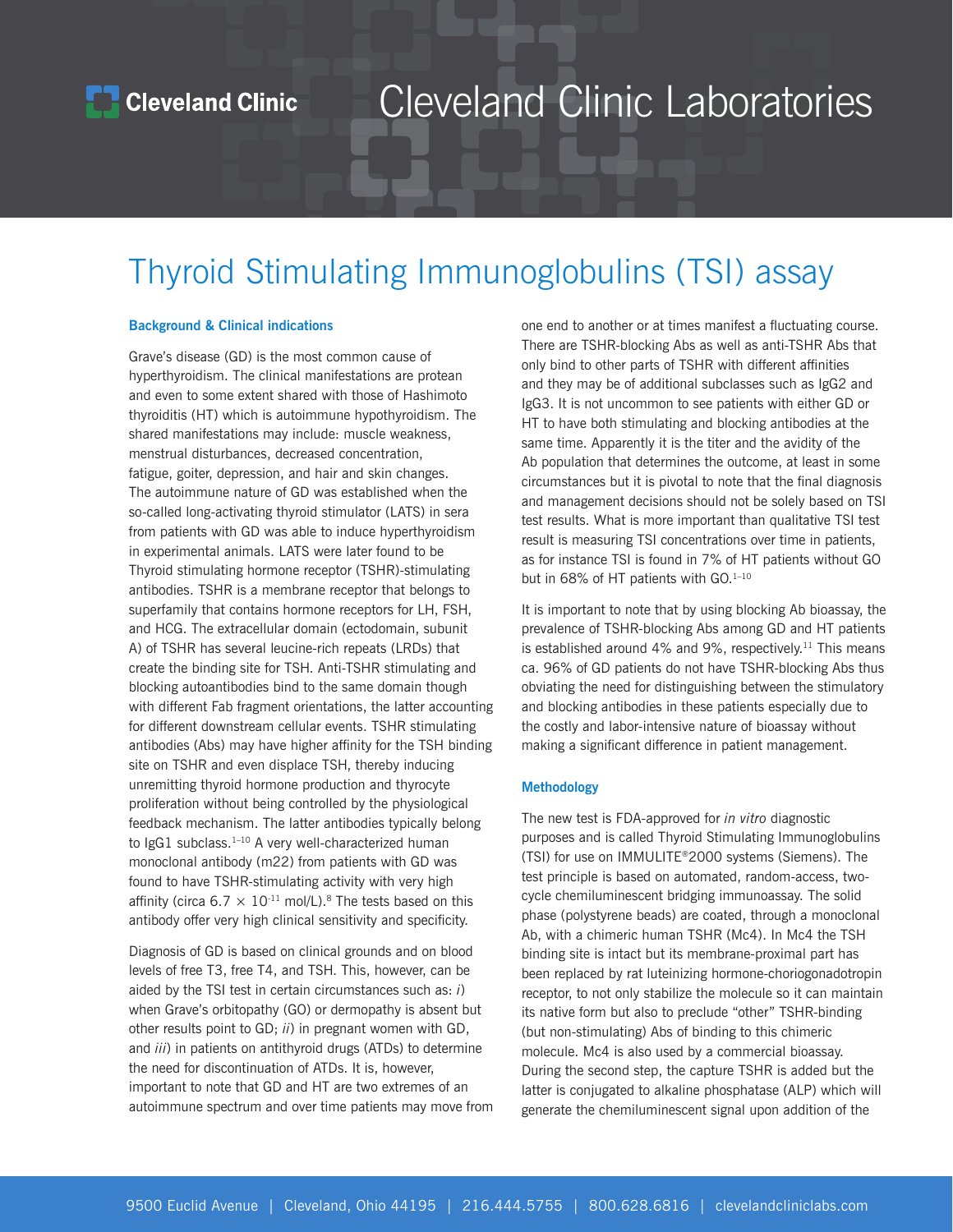### **Cleveland Clinic**

## Cleveland Clinic Laboratories

**Figure 1. TSI Immulite test principle. See text for details.** 



substrate. The generated photons are read as relative light units (or counts per second) for calculations (Figure). The kit uses two levels (low, high) of "adjustors" in replicates of four (logistical model). These are m22 Abs as described above, and are used as calibrators based on which the final TSI concentration is calculated in international units per liter (IU/L). The calibration is based upon a lot-specific master curve generated by the manufacturer. By using such adjustors and the test design, it is the stimulatory antibodies that are typically measured. Furthermore, it has been demonstrated that stimulatory antibodies such as m22 are able to bind to concave region of TSHR LRDs where TSH also binds whereas the blocking antibodies such as K1-70 bind to the receptor more N-terminally and 155° away from where stimulatory antibodies bind.<sup>12</sup> This key difference helps this kit to significantly avoid bridging the receptors by blocking antibodies due to steric hindrance, the latter is further accentuated by the upside-down nature of the signal receptor and presence of the conjugated ALP. According to the manufacturer, this assay is traceable to WHO 2<sup>nd</sup> international standard for thyroid stimulating antibody, national institute for biological standards and control (NIBSC), code: 08/204. The kit also has three controls (negative, low and high positive) using m22 Ab. The reportable range is 0.10-40 IU/L but instrument can do further dilutions to calculate the final concentration. The manufacturer recommends 0.55 IU/L as the positivity cutoff based on which the clinical sensitivity and specificity are 98.6% and 98.5%, respectively. This is congruent with the most recent American Thyroid Association (ATA) guideline that states: *In the setting of overt thyrotoxicosis, newer* 

*TRAb binding and bioassays have a sensitivity of 96–97% and a specificity of 99% for GD* (7). It is noteworthy to mention that ATA did not specifically mention this test and by "TRAb", they referred to the two commercial ELISAs (TBI). TSI Immulite received FDA approval after the guideline was finalized. It was also previously shown that TSI Immulite test had higher sensitivity than bioassay in patients with GD on ATDs.9 Furthermore, the manufacture claims that TSI Immulite test results are not affected in sera spiked by high concentrations of: FSH, LH, TSH, HCG, anti-thyroglobulin, and anti-thyroid peroxidase. Last but not least, bioassay only measures cyclic adenosine monophosphate (cAMP), but other TSHR activation pathways that do not result in cAMP production, such as phospholipase C cascade, are not assessed using current bioassays; this is even of more importance when in GO, IGF-1 receptor forms a complex with TSHR to trigger orbital fibroblasts for glycosaminoglycan production and lipogenesis.<sup>6</sup>

#### **Advantages**

The TSI Immulite test while analytically and clinically maintains high levels of quality and performance characteristics but significantly lowers the reagent cost and technologist's time compared with the bioassay which requires cell culture, using multiple reagents and ancillary tests and manual calculations that predispose this test to analytical and post-analytical errors, beside QC failures, lack of amenability to automation, and extreme laborintensiveness, the latter adversely affecting cross-training of new technologists. The TSI Immulite assay is done on a random-access platform, from Monday to Friday, tests can be added at any time during working hours without the need for batch-testing, obviating the prolonged bioassay turnaround time as the former only takes 65 minutes to completion. It is a walk-away system meaning technologist's time is immensely spared. The lab currently has the Immulite instrument using it for other tests. Another random-access platform available commercially is Elecsys® Anti-TSHR (Roche). Although published reports<sup>9, 10</sup> showed relatively poor performance but the test principle makes this test a suboptimal choice as well: porcine TSH instead of the Mc4 construct, murine monoclonal antibodies that make heterophile Ab interference likely, using biotin for conjugation of the latter Abs that make the test prone to falsely-elevated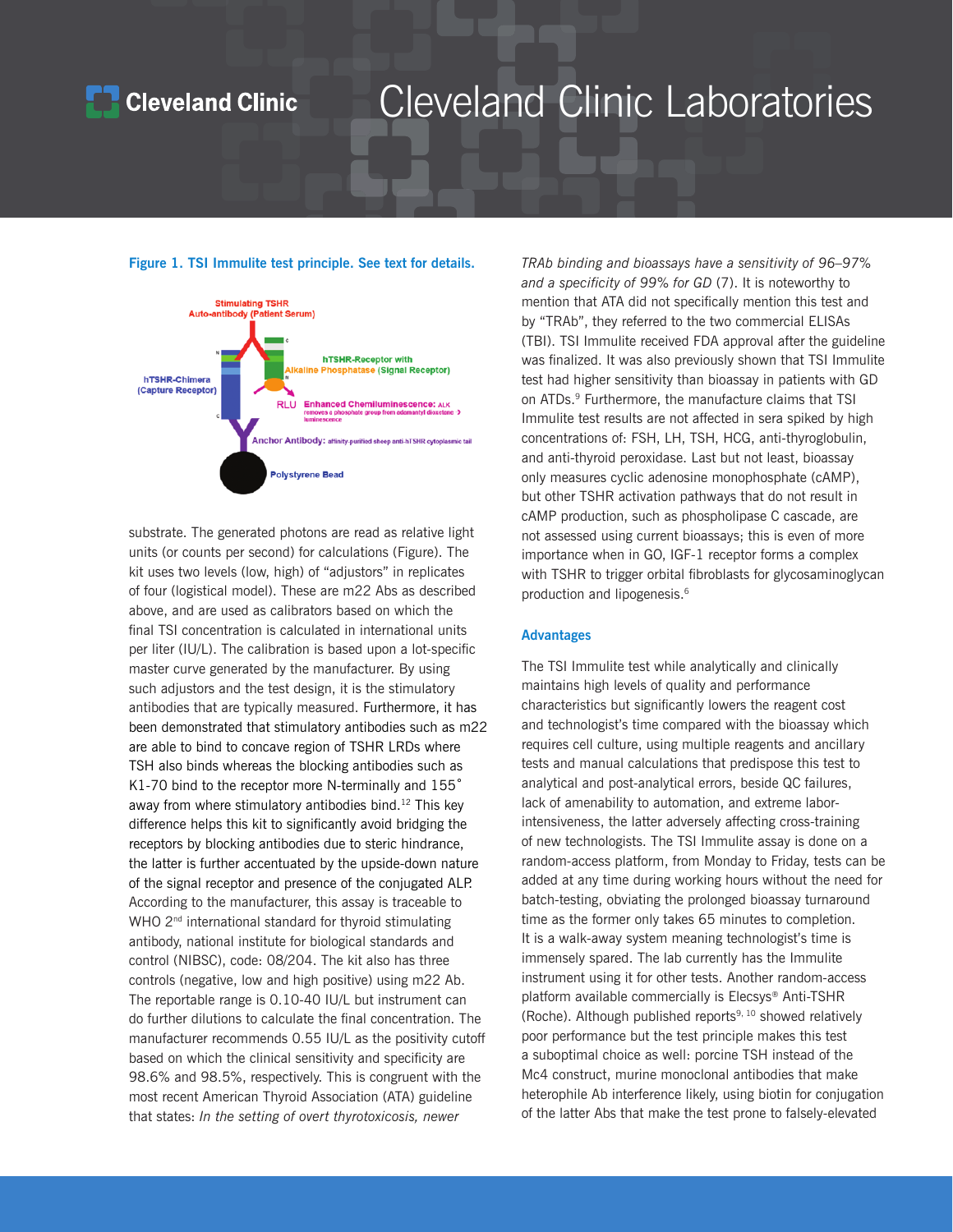### **Cleveland Clinic**

## Cleveland Clinic Laboratories

results due to dietary biotin, all combined argue against its usefulness for TSI test. Regarding TSI Immulite test, upon discussion with several other labs in the United States that have adopted it, they expressed their high satisfaction with this test.

### **Validation summary**

To verify the manufacturer's claims, the TSI Immulite test was validated in-house at Immunopathology laboratory at the main campus. To summarize, the linearity and accuracy study used a neat sample and multiple dilutions up to 1:250 in triplicate. The recovery rate, slope, intercept, and observed error were all within acceptable and established limits. For precision study, the inter- and intra-run simple and complex precision was done using low, medium, and high level samples with %CV values all were very well within acceptable limits confirming very high precision which is ideal for monitoring patients overtime. Method comparison study was done in two parts: one was done using known positive sera (70% female, age: 24–78 years) received from ARUP lab using their in-house developed bioassay. Their test uses 123% as the positivity cutoff and they sent us samples within 128-480% (low to high positive). The second part was done using sera received from Ohio State University Laboratories as they also use TSI Immulite. Both panels showed 100% categorical agreement confirming comparability. According to our alternate proficiency testing results, our in-house bioassay has always had 100% concordance with the ARUP lab bioassay. Carryover study used three replicates in low, high, low order, and also used thee replicates of a high positive sample with 1:10 dilution. The results confirmed no significant instrument carryover. The reference range study used apparently healthy subjects. None tested positive for TSI and their TSI results were all <0.10 IU/L. This verified the manufacturer positivity cutoff of 0.55 IU/L.

### **References**

- 1. [Frank CU](https://www.ncbi.nlm.nih.gov/pubmed/?term=Frank%20CU%5BAuthor%5D&cauthor=true&cauthor_uid=26079838), [Braeth S,](https://www.ncbi.nlm.nih.gov/pubmed/?term=Braeth%20S%5BAuthor%5D&cauthor=true&cauthor_uid=26079838) [Dietrich JW,](https://www.ncbi.nlm.nih.gov/pubmed/?term=Dietrich%20JW%5BAuthor%5D&cauthor=true&cauthor_uid=26079838) [Wanjura D,](https://www.ncbi.nlm.nih.gov/pubmed/?term=Wanjura%20D%5BAuthor%5D&cauthor=true&cauthor_uid=26079838) [Loos](https://www.ncbi.nlm.nih.gov/pubmed/?term=Loos%20U%5BAuthor%5D&cauthor=true&cauthor_uid=26079838)  [U.](https://www.ncbi.nlm.nih.gov/pubmed/?term=Loos%20U%5BAuthor%5D&cauthor=true&cauthor_uid=26079838) Bridge Technology with TSH Receptor Chimera for Sensitive Direct Detection of TSH Receptor Antibodies Causing Graves' Disease: Analytical and Clinical Evaluation. *[Horm Metab Res](https://www.ncbi.nlm.nih.gov/pubmed/?term=c+u+frank+bridge+technology+tsh)*. 2015 Nov;47(12):880-8. doi: 10.1055/s-0035-1554662. Epub 2015 Jun 16.
- 2. [McLachlan SM,](https://www.ncbi.nlm.nih.gov/pubmed/?term=McLachlan%20SM%5BAuthor%5D&cauthor=true&cauthor_uid=23025526) [Rapoport B](https://www.ncbi.nlm.nih.gov/pubmed/?term=Rapoport%20B%5BAuthor%5D&cauthor=true&cauthor_uid=23025526). Thyrotropin-blocking autoantibodies and thyroid-stimulating autoantibodies: potential mechanisms involved in the pendulum swinging from hypothyroidism to hyperthyroidism or vice versa.
- 3. [Nguyen CT](https://www.ncbi.nlm.nih.gov/pubmed/?term=Nguyen%20CT%5BAuthor%5D&cauthor=true&cauthor_uid=29507751), [Sasso EB](https://www.ncbi.nlm.nih.gov/pubmed/?term=Sasso%20EB%5BAuthor%5D&cauthor=true&cauthor_uid=29507751)2, [Barton L,](https://www.ncbi.nlm.nih.gov/pubmed/?term=Barton%20L%5BAuthor%5D&cauthor=true&cauthor_uid=29507751) [Mestman JH](https://www.ncbi.nlm.nih.gov/pubmed/?term=Mestman%20JH%5BAuthor%5D&cauthor=true&cauthor_uid=29507751). Graves' hyperthyroidism in pregnancy: a clinical review. *[Clin](https://www.ncbi.nlm.nih.gov/pubmed/29507751)  [Diabetes Endocrinol](https://www.ncbi.nlm.nih.gov/pubmed/29507751)*. 2018 Mar 1;4:4. doi: 10.1186/ s40842-018-0054-7. eCollection 2018.
- 4. [Bitcon V,](https://www.ncbi.nlm.nih.gov/pubmed/?term=Bitcon%20V%5BAuthor%5D&cauthor=true&cauthor_uid=27531172) [Donnelly J](https://www.ncbi.nlm.nih.gov/pubmed/?term=Donnelly%20J%5BAuthor%5D&cauthor=true&cauthor_uid=27531172), [Kiaei D](https://www.ncbi.nlm.nih.gov/pubmed/?term=Kiaei%20D%5BAuthor%5D&cauthor=true&cauthor_uid=27531172). Sensitivity of assays for TSH-receptor antibodies. *[J Endocrinol Invest](https://www.ncbi.nlm.nih.gov/pubmed/27531172)*. 2016 Oct;39(10):1195-6. doi: 10.1007/s40618-016-0520-y. Epub 2016 Aug 16.
- 5. [Tozzoli R](https://www.ncbi.nlm.nih.gov/pubmed/?term=Tozzoli%20R%5BAuthor%5D&cauthor=true&cauthor_uid=27331310), [D'Aurizio F,](https://www.ncbi.nlm.nih.gov/pubmed/?term=D) [Villalta D](https://www.ncbi.nlm.nih.gov/pubmed/?term=Villalta%20D%5BAuthor%5D&cauthor=true&cauthor_uid=27331310), [Giovanella L](https://www.ncbi.nlm.nih.gov/pubmed/?term=Giovanella%20L%5BAuthor%5D&cauthor=true&cauthor_uid=27331310). Evaluation of the first fully automated immunoassay method for the measurement of stimulating TSH receptor autoantibodies in Graves' disease. *[Clin Chem Lab Med](https://www.ncbi.nlm.nih.gov/pubmed/27331310)*. 2017 Jan 1;55(1):58-64. doi: 10.1515/cclm-2016-0197.
- 6. [Smith TJ,](https://www.ncbi.nlm.nih.gov/pubmed/?term=Smith%20TJ%5BAuthor%5D&cauthor=true&cauthor_uid=27797318) [Hegedüs L](https://www.ncbi.nlm.nih.gov/pubmed/?term=Heged%C3%BCs%20L%5BAuthor%5D&cauthor=true&cauthor_uid=27797318). Graves' Disease. *[N Engl J Med](https://www.ncbi.nlm.nih.gov/pubmed/27797318)*. 2016 Oct 20;375(16):1552-1565.
- 7. [Ross DS](https://www.ncbi.nlm.nih.gov/pubmed/?term=Ross%20DS%5BAuthor%5D&cauthor=true&cauthor_uid=27521067), [Burch HB,](https://www.ncbi.nlm.nih.gov/pubmed/?term=Burch%20HB%5BAuthor%5D&cauthor=true&cauthor_uid=27521067) [Cooper DS](https://www.ncbi.nlm.nih.gov/pubmed/?term=Cooper%20DS%5BAuthor%5D&cauthor=true&cauthor_uid=27521067), [Greenlee MC,](https://www.ncbi.nlm.nih.gov/pubmed/?term=Greenlee%20MC%5BAuthor%5D&cauthor=true&cauthor_uid=27521067) [Laurberg P,](https://www.ncbi.nlm.nih.gov/pubmed/?term=Laurberg%20P%5BAuthor%5D&cauthor=true&cauthor_uid=27521067) [Maia AL](https://www.ncbi.nlm.nih.gov/pubmed/?term=Maia%20AL%5BAuthor%5D&cauthor=true&cauthor_uid=27521067), [Rivkees SA,](https://www.ncbi.nlm.nih.gov/pubmed/?term=Rivkees%20SA%5BAuthor%5D&cauthor=true&cauthor_uid=27521067) [Samuels M,](https://www.ncbi.nlm.nih.gov/pubmed/?term=Samuels%20M%5BAuthor%5D&cauthor=true&cauthor_uid=27521067) [Sosa](https://www.ncbi.nlm.nih.gov/pubmed/?term=Sosa%20JA%5BAuthor%5D&cauthor=true&cauthor_uid=27521067)  [JA,](https://www.ncbi.nlm.nih.gov/pubmed/?term=Sosa%20JA%5BAuthor%5D&cauthor=true&cauthor_uid=27521067) [Stan MN](https://www.ncbi.nlm.nih.gov/pubmed/?term=Stan%20MN%5BAuthor%5D&cauthor=true&cauthor_uid=27521067), [Walter MA.](https://www.ncbi.nlm.nih.gov/pubmed/?term=Walter%20MA%5BAuthor%5D&cauthor=true&cauthor_uid=27521067) 2016 American Thyroid Association Guidelines for Diagnosis and Management of Hyperthyroidism and Other Causes of Thyrotoxicosis. *[Thyroid](https://www.ncbi.nlm.nih.gov/pubmed/27521067)*. 2016 Oct;26(10):1343-1421.
- 8. [Sanders J,](https://www.ncbi.nlm.nih.gov/pubmed/?term=Sanders%20J%5BAuthor%5D&cauthor=true&cauthor_uid=12867115) [Evans M,](https://www.ncbi.nlm.nih.gov/pubmed/?term=Evans%20M%5BAuthor%5D&cauthor=true&cauthor_uid=12867115) [Premawardhana LD,](https://www.ncbi.nlm.nih.gov/pubmed/?term=Premawardhana%20LD%5BAuthor%5D&cauthor=true&cauthor_uid=12867115) [Depraetere](https://www.ncbi.nlm.nih.gov/pubmed/?term=Depraetere%20H%5BAuthor%5D&cauthor=true&cauthor_uid=12867115)  [H,](https://www.ncbi.nlm.nih.gov/pubmed/?term=Depraetere%20H%5BAuthor%5D&cauthor=true&cauthor_uid=12867115) [Jeffreys J](https://www.ncbi.nlm.nih.gov/pubmed/?term=Jeffreys%20J%5BAuthor%5D&cauthor=true&cauthor_uid=12867115), [Richards T](https://www.ncbi.nlm.nih.gov/pubmed/?term=Richards%20T%5BAuthor%5D&cauthor=true&cauthor_uid=12867115), [Furmaniak J,](https://www.ncbi.nlm.nih.gov/pubmed/?term=Furmaniak%20J%5BAuthor%5D&cauthor=true&cauthor_uid=12867115) [Rees Smith B.](https://www.ncbi.nlm.nih.gov/pubmed/?term=Rees%20Smith%20B%5BAuthor%5D&cauthor=true&cauthor_uid=12867115) Human monoclonal thyroid stimulating autoantibody. *[Lancet](https://www.ncbi.nlm.nih.gov/pubmed/?term=sanders+the+lancet+tshr)*. 2003 Jul 12;362(9378):126-8.
- 9. David J. Kemble, Tara Jackson, Mike Morrison, Mark A. Cervinski, Robert D. Nerenz. Analytical and Clinical Validation of Two Commercially Available Immunoassays Used in the Detection of TSHR Antibodies. DOI: 10.1373/jalm.2017.024067 Published October 2017.